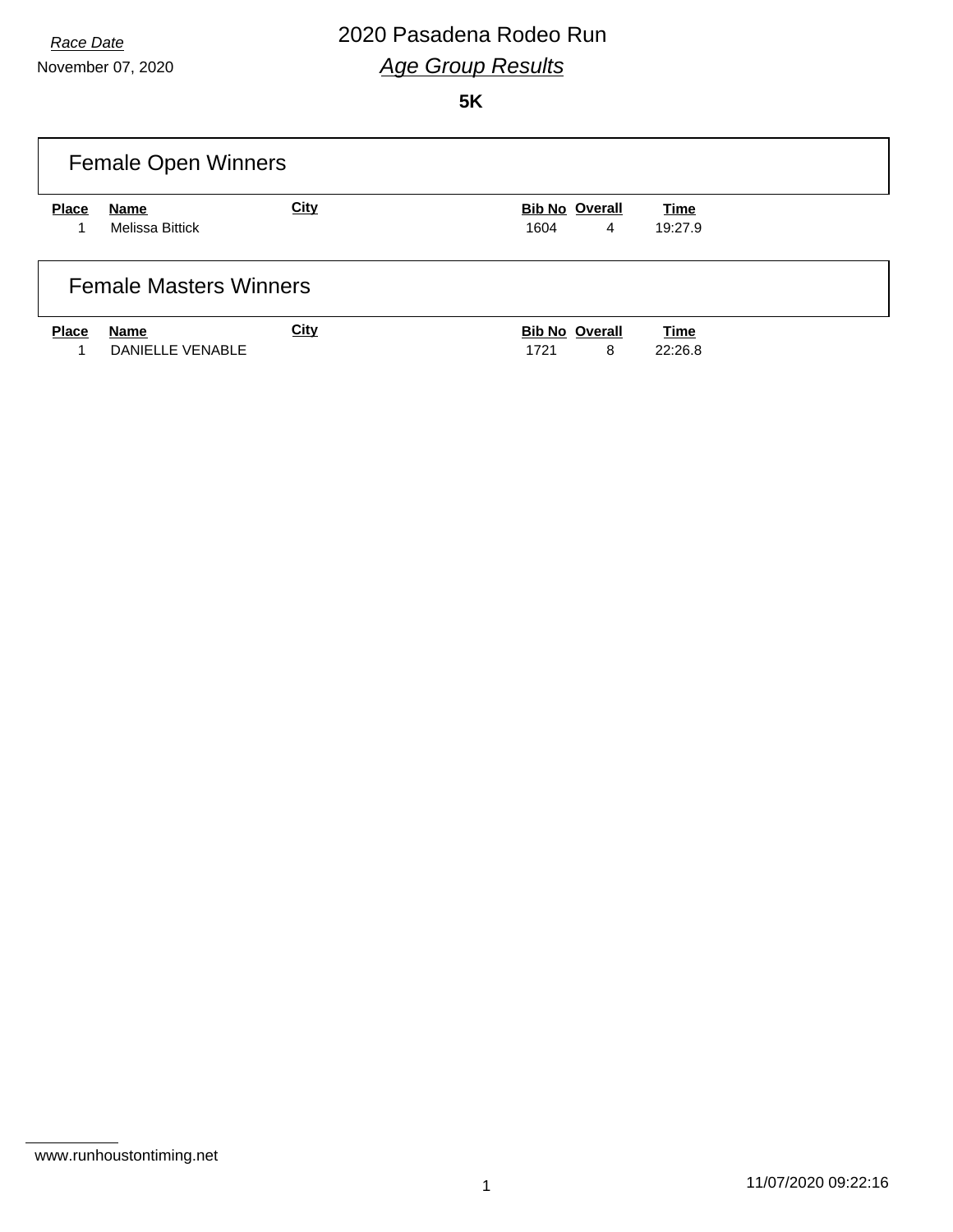November 07, 2020

| <b>Place</b><br>1 |                                               | <b>City</b> |                       | <b>Bib No Overall</b> | <b>Time</b>          |  |
|-------------------|-----------------------------------------------|-------------|-----------------------|-----------------------|----------------------|--|
|                   | <b>Name</b><br>Leslie Garcia                  |             | 1625                  | 15                    | 25:27.9              |  |
|                   |                                               |             |                       |                       |                      |  |
|                   | Female 15 to 19                               |             |                       |                       |                      |  |
| <b>Place</b>      | <b>Name</b>                                   | <b>City</b> | <b>Bib No Overall</b> |                       | <b>Time</b>          |  |
| $\mathbf{1}$      | ANISSA GARZA                                  |             | 1738                  | $\overline{7}$        | 21:44.7              |  |
| 2                 | ROSLYN AQUINES                                |             | 1737                  | 12                    | 24:13.9              |  |
|                   | Female 20 to 29                               |             |                       |                       |                      |  |
| <b>Place</b>      | <b>Name</b>                                   | <b>City</b> | <b>Bib No Overall</b> |                       | <b>Time</b>          |  |
| $\mathbf{1}$      | Victoria Hoover                               |             | 1638                  | 22                    | 29:29.2              |  |
| $\overline{c}$    | Stephanie Romero                              |             | 1694                  | 30                    | 31:14.6              |  |
|                   |                                               |             |                       | 56                    | 43:13.8              |  |
| 3                 | Taylor Thompson                               |             | 1712                  |                       |                      |  |
|                   | Female 30 to 39                               |             |                       |                       |                      |  |
| <b>Place</b>      | <b>Name</b>                                   | <b>City</b> | <b>Bib No Overall</b> |                       | <b>Time</b>          |  |
| 1                 | Marie Lacour                                  |             | 1650                  | 6                     | 21:39.9              |  |
| $\overline{2}$    | Amy Nelson                                    |             | 1673                  | 18                    | 27:46.2              |  |
| 3                 | <b>EVIE FANOS</b>                             |             | 1733                  | 21                    | 29:02.3              |  |
| 4                 | Katy Keeling                                  |             | 1647                  | 23                    | 29:33.8              |  |
| 5                 | Jennifer Salter                               |             | 1697                  | 31                    | 31:49.5              |  |
| 6                 | Caryn Van Valkingburg                         |             | 1715                  | 32                    | 31:49.6              |  |
| $\overline{7}$    | <b>Heather Hatfield</b>                       |             | 1633                  | 40<br>41              | 33:56.6              |  |
| 8<br>9            | <b>Tracy Rogers</b>                           |             | 1693                  |                       | 35:59.8              |  |
|                   | <b>Brandy Joiner</b>                          |             | 1644                  | 49                    | 41:46.2              |  |
| 10                | Amanda Schumann                               |             | 1700                  | 50                    | 41:46.8              |  |
| 11                | <b>Heather Overby</b>                         |             | 1679                  | 51                    | 41:55.2              |  |
| 12<br>13          | <b>Tiffany Wetuski</b><br><b>Brooke Smith</b> |             | 1724<br>1704          | 71<br>72              | 59:20.1<br>1:07:28.9 |  |

| <u>Place</u> | Name            | <u>City</u> | <b>Bib No Overall</b> |    | Time    |
|--------------|-----------------|-------------|-----------------------|----|---------|
|              | 1 Carla Gerlach |             | 1628                  |    | 26:50.0 |
|              | 2 ROSA SANCHEZ  |             | 1698                  | 26 | 30:00.8 |

www.runhoustontiming.net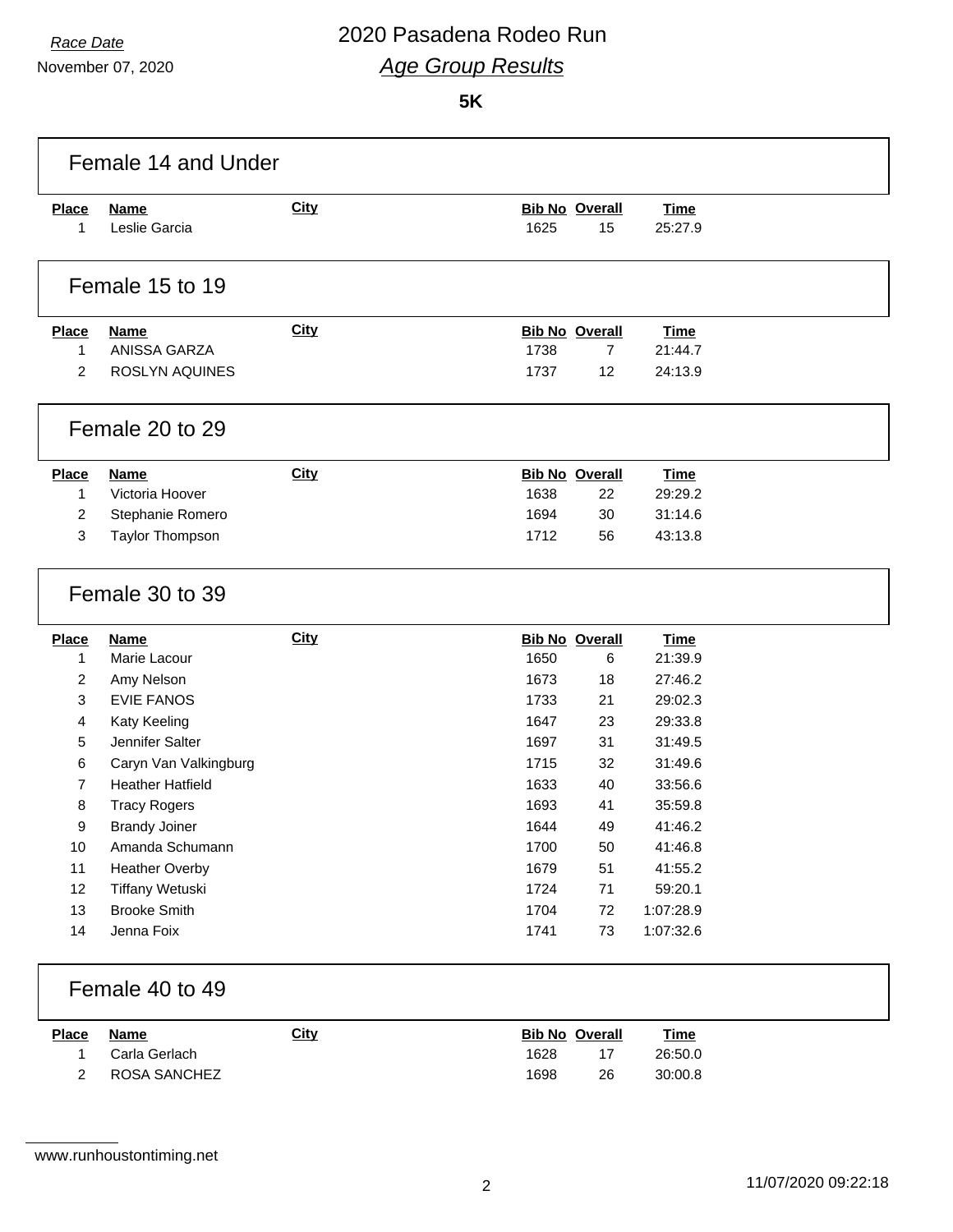November 07, 2020

#### **5K**

| <b>Place</b>            | <b>Name</b>            | <b>City</b> |      | <b>Bib No Overall</b> | <b>Time</b> |
|-------------------------|------------------------|-------------|------|-----------------------|-------------|
| 3                       | <b>Tina Taylor</b>     |             | 1711 | 37                    | 32:52.3     |
| 4                       | Kim Nicolas            |             | 1674 | 43                    | 36:51.2     |
| 5                       | <b>Patricia Mills</b>  |             | 1664 | 44                    | 36:54.4     |
| 6                       | Maria Morin            |             | 1668 | 45                    | 37:20.5     |
| $\overline{7}$          | <b>OLGA SOMERS</b>     |             | 1709 | 46                    | 38:55.1     |
| 8                       | Claudia Guzman         |             | 1630 | 54                    | 42:56.8     |
| 9                       | <b>KRISSTI MORTEJO</b> |             | 1669 | 61                    | 47:22.8     |
| 10                      | Tonya Heckman          |             | 1634 | 63                    | 49:18.3     |
| 11                      | Florentina Pigott      |             | 1683 | 68                    | 54:49.2     |
|                         | Female 50 to 59        |             |      |                       |             |
| <b>Place</b>            | <b>Name</b>            | City        |      | <b>Bib No Overall</b> | <b>Time</b> |
| 1                       | MaryCarol Hoesel       |             | 1637 | 19                    | 27:54.4     |
| $\overline{\mathbf{c}}$ | <b>Tammy Dayrit</b>    |             | 1620 | 28                    | 30:36.3     |
| 3                       | Barbara Johnson        |             | 1728 | 29                    | 30:36.8     |
| 4                       | <b>MARGARET MARTIN</b> |             | 1658 | 34                    | 32:01.1     |
| 5                       | <b>TONCLA KUHN</b>     |             | 1740 | 38                    | 33:20.1     |
| 6                       | Kindra Smith           |             | 1705 | 62                    | 47:43.1     |
| 7                       | Shelli Bryant          |             | 1612 | 64                    | 50:32.1     |
| 8                       | Michelle Partin        |             | 1680 | 65                    | 51:22.2     |
| 9                       | Kimberly Hunt          |             | 1641 | 70                    | 56:01.2     |
| 10                      | <b>Tina Moore</b>      |             | 1667 | 74                    | 59:21:52.0  |
|                         | Female 60 to 69        |             |      |                       |             |
| <b>Place</b>            | <b>Name</b>            | <b>City</b> |      | <b>Bib No Overall</b> | Time        |
| 1                       | Joanne Cade            |             | 1615 | 58                    | 45:30.3     |
| 2                       | Phyllis McSpadden      |             | 1662 | 67                    | 51:28.9     |

1 Ann Doucet 2008 1621 60 47:09.1

www.runhoustontiming.net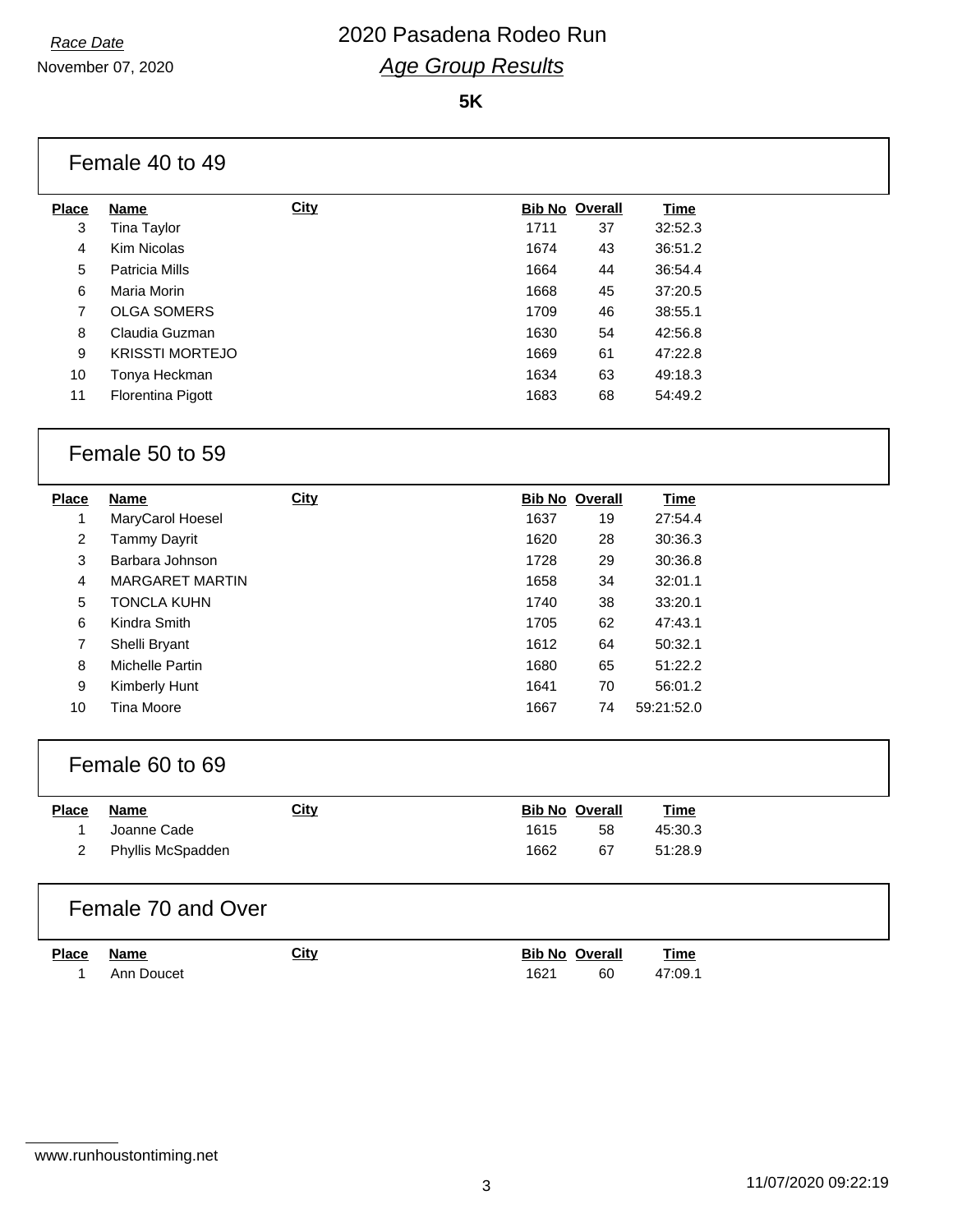November 07, 2020

## *Race Date* 2020 Pasadena Rodeo Run *Age Group Results*

| <b>Male Open Winners</b>             |  |  |  |  |  |  |
|--------------------------------------|--|--|--|--|--|--|
| <b>Bib No Overall</b><br>Time        |  |  |  |  |  |  |
| 1596<br>15:25.3<br>1                 |  |  |  |  |  |  |
|                                      |  |  |  |  |  |  |
|                                      |  |  |  |  |  |  |
| <b>Bib No Overall</b><br><b>Time</b> |  |  |  |  |  |  |
| 5<br>1735<br>20:08.1                 |  |  |  |  |  |  |
|                                      |  |  |  |  |  |  |

www.runhoustontiming.net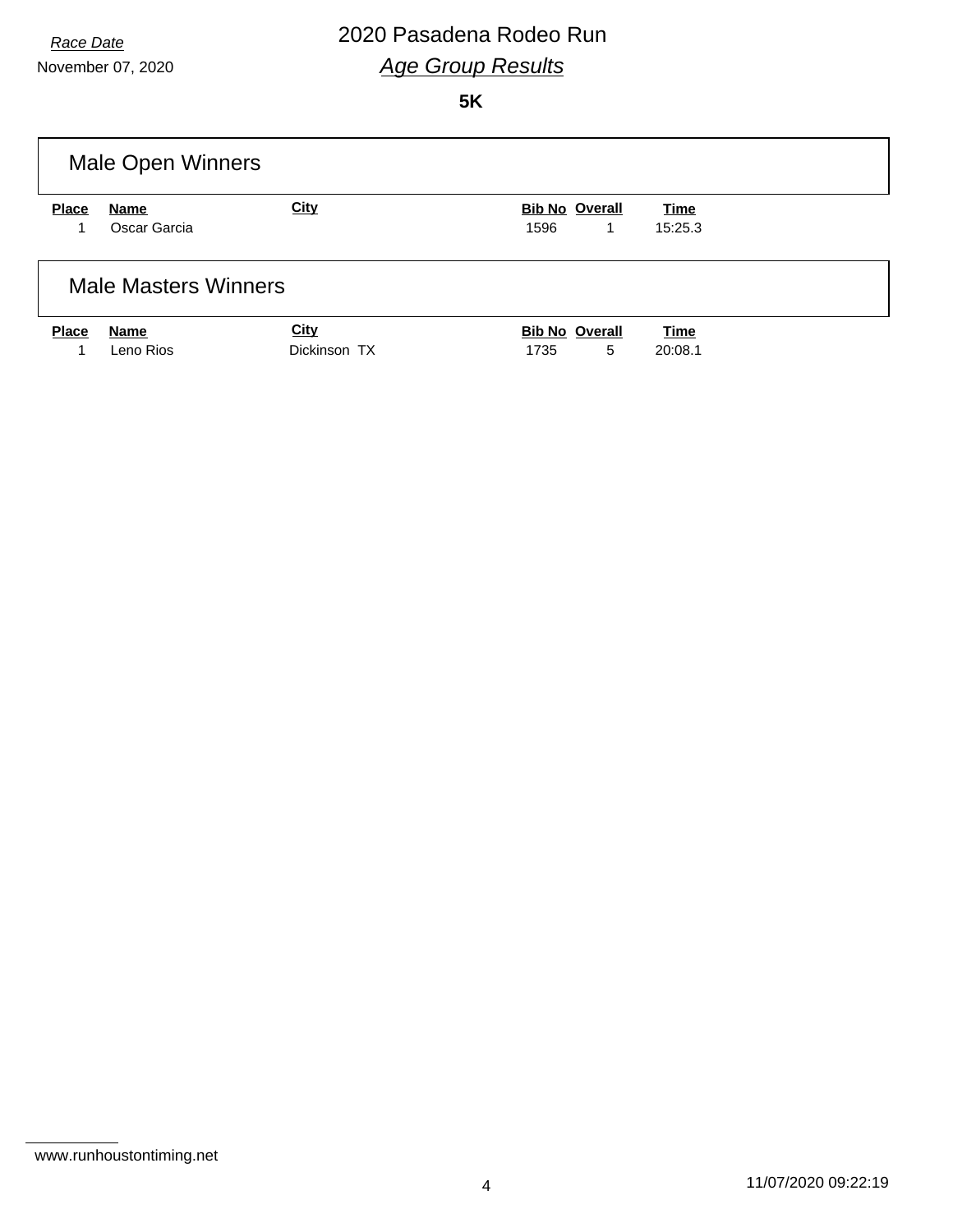November 07, 2020

|                         | Male 14 and Under            |             |                                     |                        |  |
|-------------------------|------------------------------|-------------|-------------------------------------|------------------------|--|
| <b>Place</b><br>1       | <b>Name</b><br>Hayden Bolton | <b>City</b> | <b>Bib No Overall</b><br>1606<br>59 | <b>Time</b><br>46:30.3 |  |
|                         | Male 15 to 19                |             |                                     |                        |  |
| <b>Place</b>            | <b>Name</b>                  | <b>City</b> | <b>Bib No Overall</b>               | <b>Time</b>            |  |
| 1                       | <b>JAYDEN TURRUBIATES</b>    |             | 1732<br>$\overline{2}$              | 16:51.6                |  |
| $\overline{2}$          | Nishil Shah                  |             | 1702<br>3                           | 17:51.8                |  |
|                         | Male 20 to 29                |             |                                     |                        |  |
| <b>Place</b>            | <b>Name</b>                  | <b>City</b> | <b>Bib No Overall</b>               | <b>Time</b>            |  |
| 1                       | Luis Garcia                  |             | 1626<br>52                          | 42:49.7                |  |
|                         | Male 30 to 39                |             |                                     |                        |  |
| <b>Place</b>            | <b>Name</b>                  | <b>City</b> | <b>Bib No Overall</b>               | <b>Time</b>            |  |
| 1                       | Adam Smith                   |             | 1703<br>27                          | 30:04.3                |  |
| $\overline{2}$          | Chris Krezinski              |             | 1649<br>39                          | 33:46.7                |  |
|                         | Male 40 to 49                |             |                                     |                        |  |
| <b>Place</b>            | <b>Name</b>                  | <b>City</b> | <b>Bib No Overall</b>               | <b>Time</b>            |  |
| 1                       | Miguel Garcia                |             | 1627<br>9                           | 22:42.7                |  |
| 2                       | <b>Chuck Mills</b>           |             | 1663<br>13                          | 24:37.1                |  |
| 3                       | <b>Gilbert Castro</b>        |             | 1619<br>14                          | 24:49.8                |  |
| 4                       | Nicholson Mortejo            |             | 42<br>1670                          | 36:21.3                |  |
| 5                       | <b>Thomas Kattner</b>        |             | 1646<br>48                          | 40:10.4                |  |
| 6                       | Alfredo TOSCANO              |             | 1713<br>53                          | 42:56.6                |  |
| 7                       | <b>Clint Castellow</b>       |             | 1618<br>55                          | 42:57.1                |  |
|                         | Male 50 to 59                |             |                                     |                        |  |
| <b>Place</b>            | <b>Name</b>                  | <b>City</b> | <b>Bib No Overall</b>               | <b>Time</b>            |  |
| $\mathbf{1}$            | <b>Troy Bryant</b>           |             | 1613<br>$10$                        | 24:10.7                |  |
| $\overline{c}$          | duval ruiz                   |             | 1730<br>11                          | 24:12.2                |  |
| 3                       | Nick Economidis              |             | 1622<br>16                          | 26:10.3                |  |
| $\overline{\mathbf{r}}$ | Mark Garvin                  |             | 1736<br>20                          | 28:29.6                |  |
| 5                       | Jeff Wagner                  |             | 1731<br>24                          | 29:40.8                |  |
|                         | www.runhoustontiming.net     |             |                                     |                        |  |